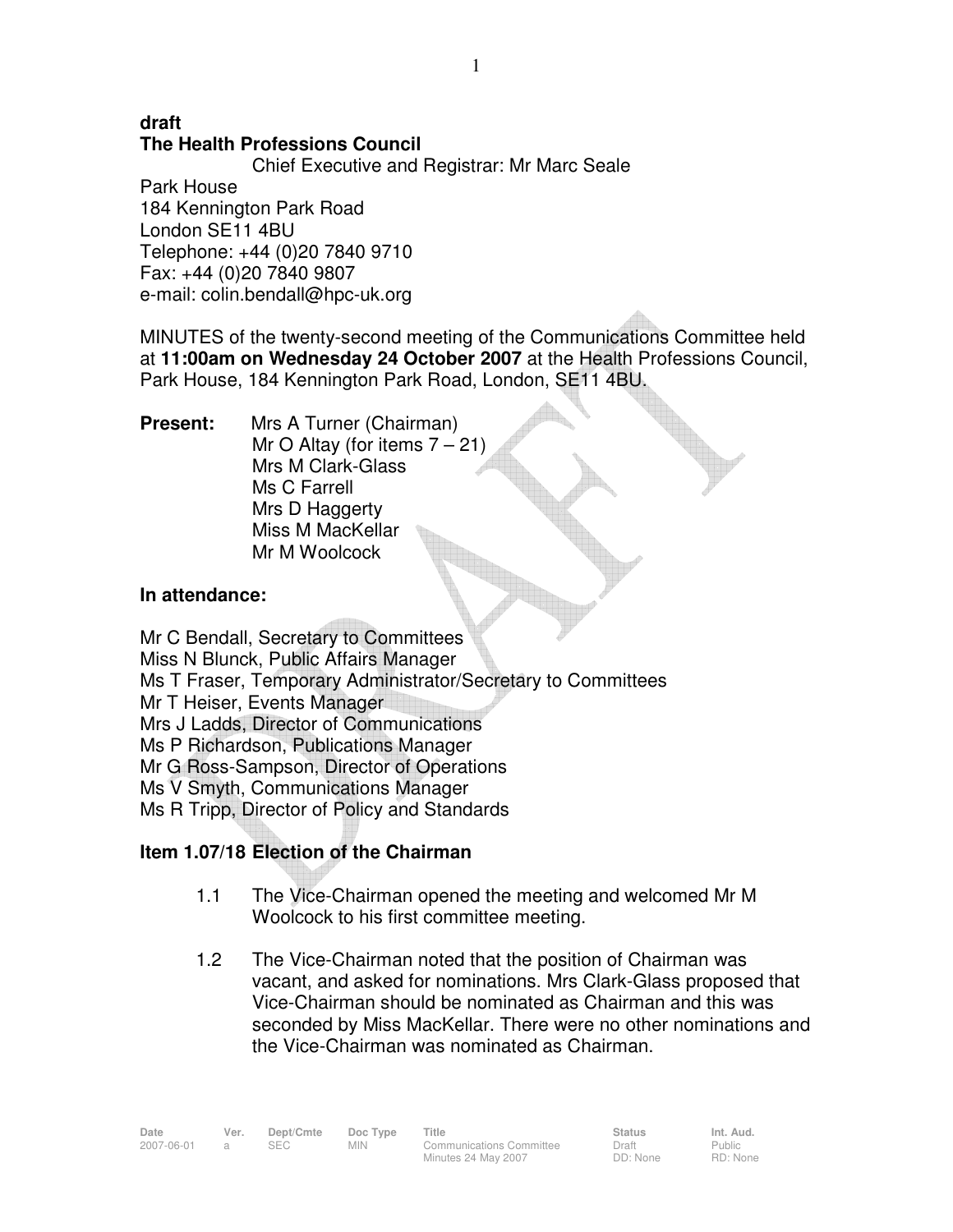1.3 The Chairman asked for nominations for the position of Vice-Chairman. The Committee agreed to nominate Mr M Woolcock as Vice-Chairman. There were no other nominations.

# **Action: NO'S (by 13 December 2007)**

#### **Item 2.07/19 Apologies for absence**

- 2.1 Apologies for absence were received from the President and Mrs S Griffiths.
- 2.2 The Committee noted that the Chief Executive and Registrar was unable to attend.

#### **Item 3.07/20 Approval of agenda**

3.1 The Communications Committee approved the agenda.

## **Item 4.07/21 Minutes of the Communications Committee held on 24 May 2007**

4.1 It was agreed that the minutes of the twenty-first meeting of the Communications Committee be confirmed as a true record and signed by the Chairman.

#### **Item 5.07/22 Matters arising**

- 5.1 It was noted that the following matters arising were addressed later in the agenda;
	- 1. Patient and Public Involvement report
	- 2. Director of Communications Report
	- 3. Committee Self-Evaluation:
	- 4. Strategy and Workplan:
	- 5. Update on Website Developments:
	- 6. Listening Event Evaluation Reports:
- 5.2 It was noted that the comments from the last meeting on the Partner Conference Evaluation Report would inform future evaluations.

## **Item 6.07/22 Director of Communications' report**

6.1 The Director of Communications informed the Committee that her replacement while she was on maternity leave would be Ms R Tripp

| Date       | Ver. | Dept/Cmte | Doc Type   | Title                    | Status   | Int. Aud.     |  |
|------------|------|-----------|------------|--------------------------|----------|---------------|--|
| 2007-06-01 |      |           | <b>MIN</b> | Communications Committee | Draft    | <b>Public</b> |  |
|            |      |           |            | Minutes 24 May 2007      | DD: None | RD: None      |  |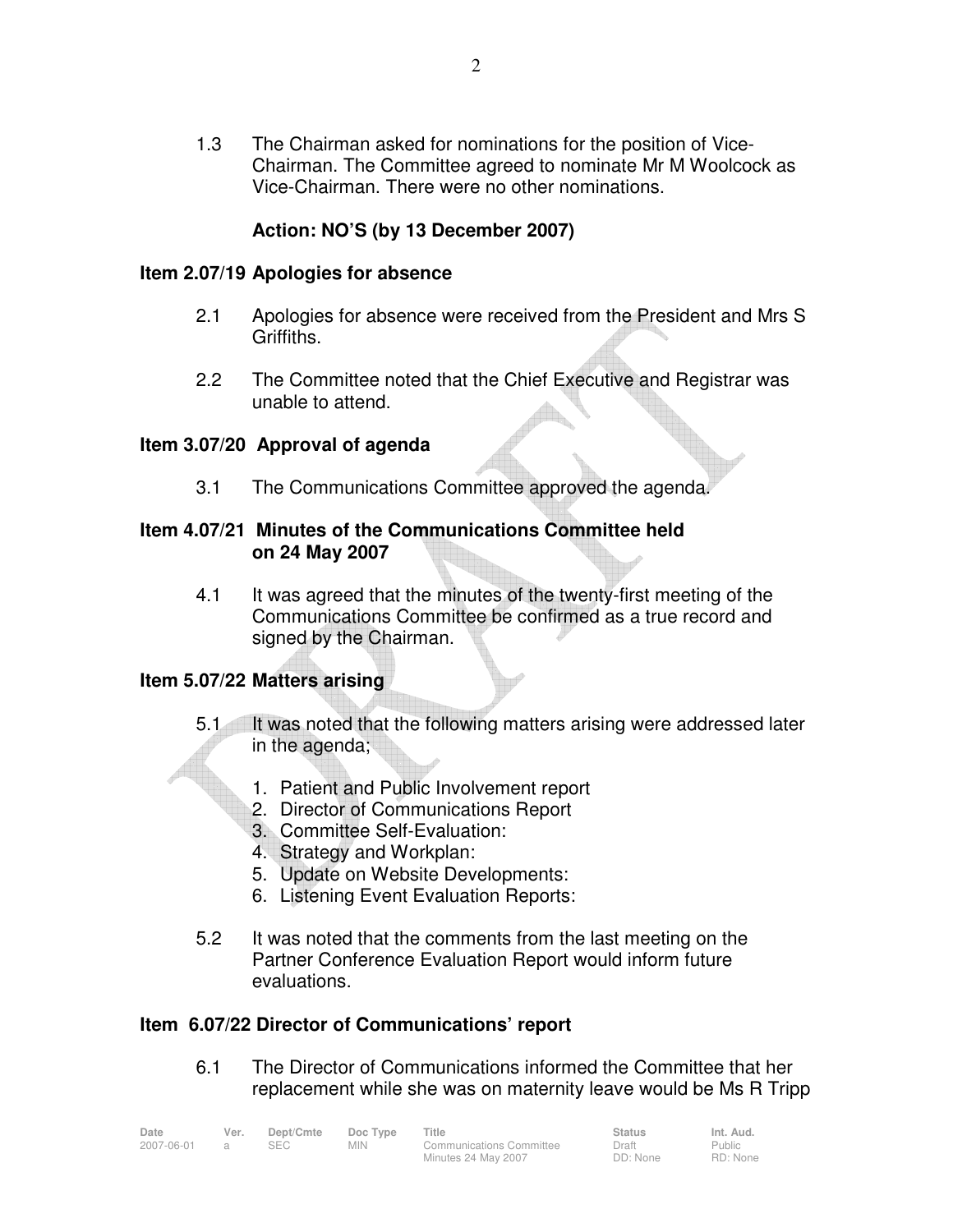(as acting Director of Communications). She also noted that Ms Smyth would be taking maternity leave from March 2008.

6.2 The Chairman wished Mrs Ladds and Ms Smyth well.

## **Item 7.07/23 Committee self-evaluation**

- 7.1 The Communications Committee received a paper for discussion/approval from the Executive.
- 7.2 The Committee noted that in the first section that dealt with operational issues, the ratings were 'good' and 'very good', while items focused on looking forward, the future of the committee and expertise contained more 'fair' ratings.
- 7.3 The Committee noted that many of the Committee members were new at the time of the evaluation and that methods could be put in place to get new members up to speed.
- 7.4 The Committee noted that the Executive felt that it was valuable to get feedback from registrant members' perspectives. It was also noted that having a good Chairman was more important than having a communications expert to chair meetings. It was suggested that a communications expert could be co-opted onto the Committee or that capacity in communicating with the public needed to be built outside the Committee process.
- 7.5 The Committee noted that the evaluation form and the process around it was to be revised, based on suggestions from the Council Away day.
- 7.6 The Committee congratulated the Communications Director and her team, noting that the Committee had improved greatly, and that the members felt positive about its work.
- 7.7 The Committee noted that there were large gaps between meetings, and felt that one more meeting a year, or a more informal event (such as an 'away day') might be appropriate. This would build on the enthusiasm of committee members, and help to address the need to be more forward-looking. The Communications Director agreed to discuss the possibility of an additional event with the Chairman and the Secretary to Council.

# **Action: JL (by November 2007)**

Date Ver. Dept/Cmte Doc<sup>Type</sup> Title **Status** Status Int. Aud. 2007-06-01 a SEC MIN Communications Committee Minutes 24 May 2007 Draft DD: None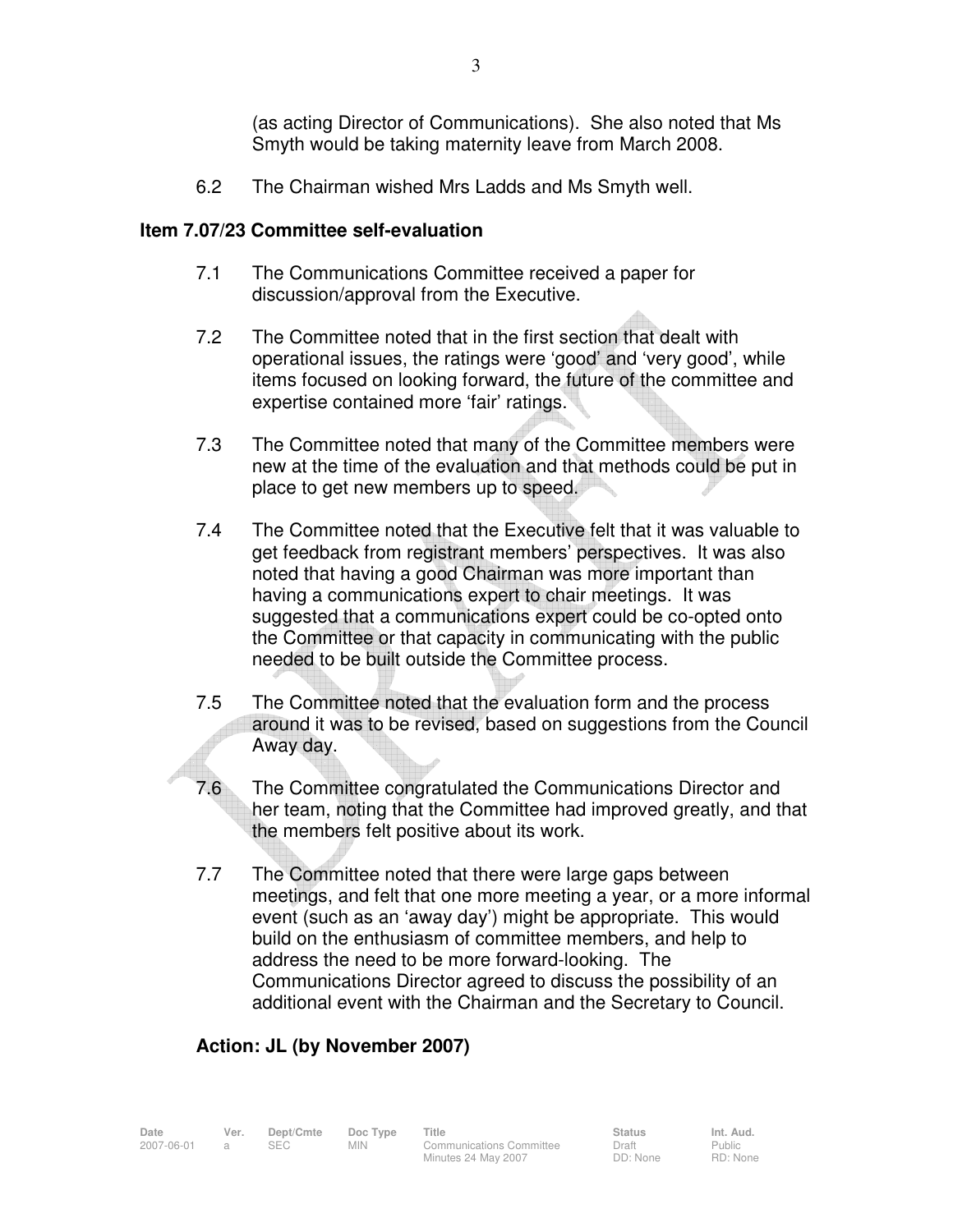## **Item 8.07/24 Report on the Communications workplan progress from 1 April 2007 to 30 September 2007**

- 8.1 The Communications Committee received a paper from the Director of Communications to note. The Committee received a progress report on the Communications Department's progress from 1 April 2007 to 30 September 2007 on achieving the objectives in the communications strategy. An outline of planned work for the next six months under each objective was also provided.
- 8.2 The Committee thanked the Communications Department for its high quality work in the last six months.
- 8.3 The Committee noted that there was flexibility in the workplan to re-prioritise and deal with unexpected developments (e.g. changes of government). For example, capacity had been built in to respond to possible changes as a result of the White Paper.
- 8.4 A member asked if there was a process for ensuring Council members and alternates were informed of decisions from Professional Liaison Group (PLG) meetings. It was noted that although there was no formal process, all PLG papers went on the website, updates were provided in the 'HPC In Focus' newsletter, and the minutes went to the Council. This raised the wider issue of how the HPC supported alternates, which the Executive planned to consider in the future.

# **Action: NO'S (Ongoing)**

- 8.5 A member asked whether the workplan had the right balance between targeted groups (e.g. registrants, parliamentarians) and the public and patients. The Committee noted that the Executive felt that the balance was right, and was more focussed on the public and patients. The Committee also discussed communication with professionals (both registrants and other advocates such as Age Concern) as conduits for information to the public.
- 8.6 It was suggested that the Committee discuss at a future meeting what the balance should be between targeted groups and patients and the public, as well as which approaches were most effective.

# **Action: JL (by May 2008)**

Date Ver. Dept/Cmte Doc<sup>Type</sup> Title **Status** Status Int. Aud. 2007-06-01 a SEC MIN Communications Committee Minutes 24 May 2007

Public RD: None

Draft DD: None

4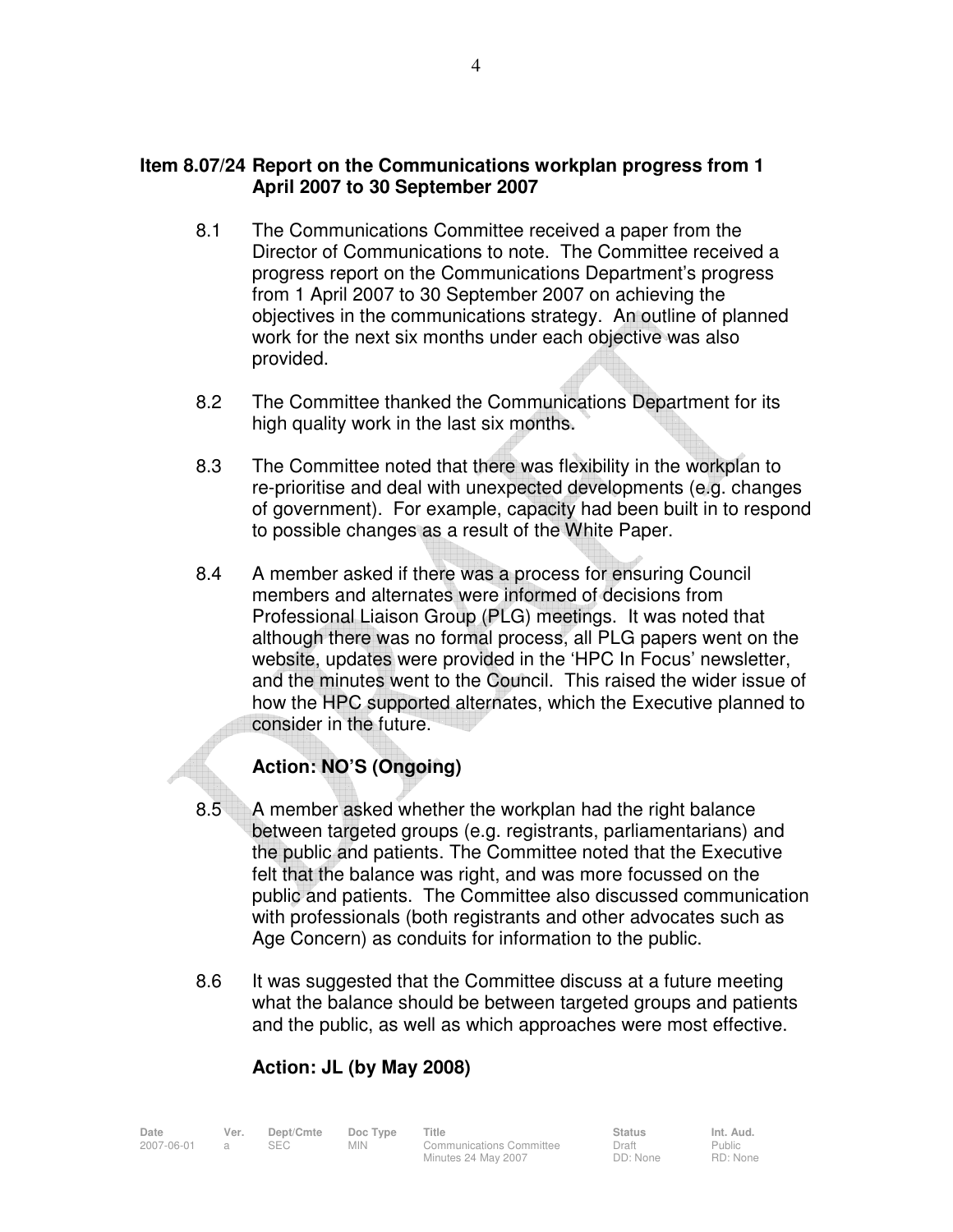# **Item 9.07/25 Communicating with the public – campaign update**

- 9.1 The Communications Committee received a presentation from the Communications Manager. She discussed work over the past six months to build HPC's profile, advocacy campaigns targeted at the public, referrers and registrants, and public relations activities focused on raising HPC's profile with key health and consumer journalists.
- 9.2 One member asked if HPC provided a clinic pack, noting that provision of a frame/mount with HPC branding for registrants to display their registration certificates might be an effective communication device.
- 9.3 The Committee noted that current Yellow Pages advertising by the HPC was aimed at the chiropractors and physiotherapists categories, because a large proportion of them were in private practice. Depending on how successful it was, more professions might be targeted in future years.

# **Item 10.07/26 HPC In Focus – electronic newsletter report**

- 10.1 The Communications Committee received a presentation from the Publications Manager. She discussed the results of a survey of the electronic newsletter, 'HPC In Focus'. The results on the whole were very positive, and the Publications Manager would work on suggestions for improvements for the next issue.
- 10.2 The Committee noted that the percentages under the heading 'Breakdown of professions/respondents' were in fact meant to be the actual numbers of respondents in each category.The Committee noted that the response rate was around 3% of readers. The Committee noted that recipients of the newsletter often forwarded it on and suggested that this could be explored further in future surveys.

# **Item 11.07/27 Public Affairs and Stakeholders report**

11.1 The Communications Committee received a paper from the Public Affairs Manager to note. She discussed how the majority of her work had been focussed on employers and Parliamentarians as priority stakeholders and that the next step would be to provide a co-ordinated approach to working with professional bodies and increasing stakeholder activity in the four home countries.

Date Ver. Dept/Cmte Doc<sup>Type</sup> Title **Status** Status Int. Aud. 2007-06-01 a SEC MIN Communications Committee Minutes 24 May 2007

Draft DD: None Public RD: None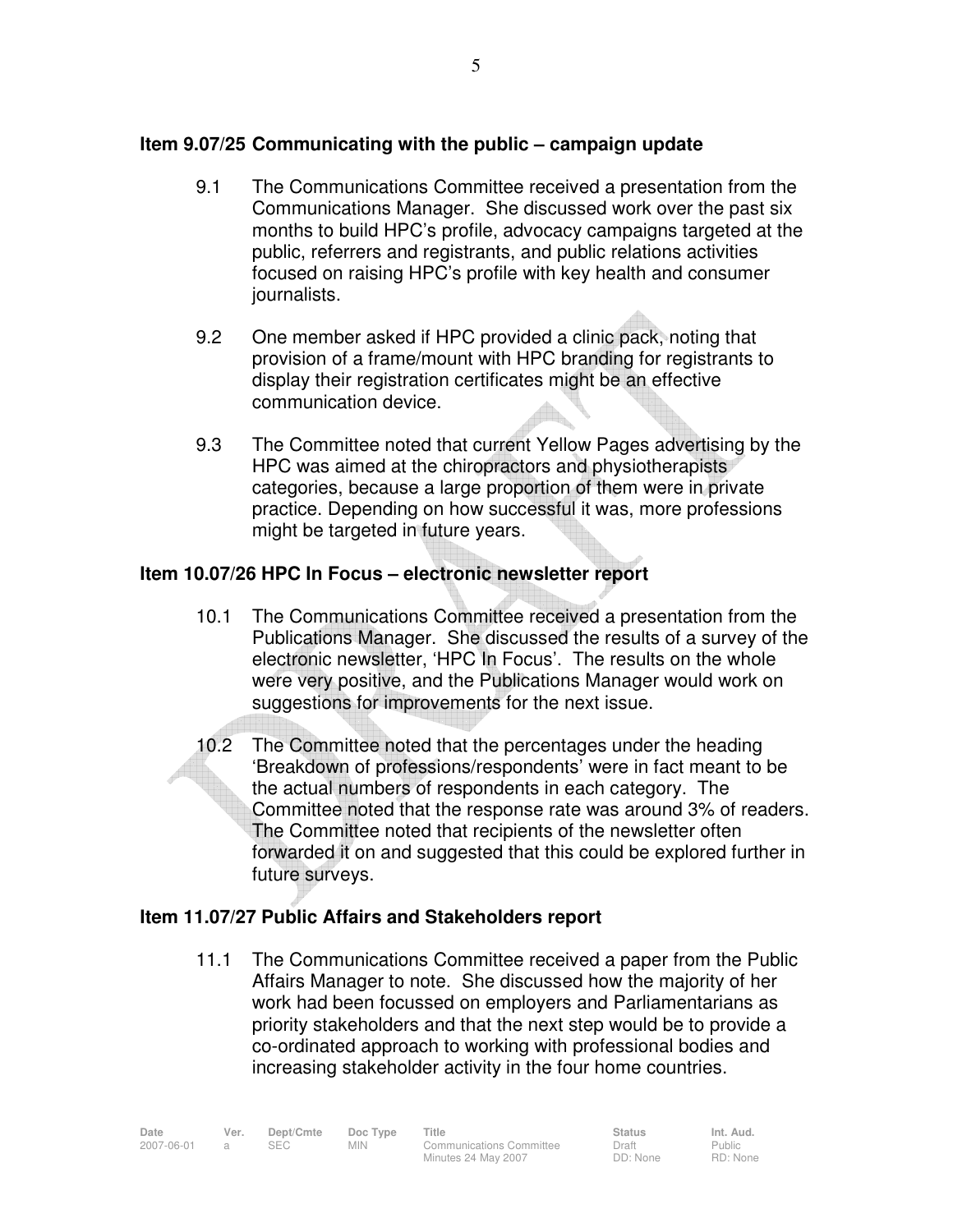- 11.2 The Committee commended the Public Affairs Manager on her work to date. They also noted the need for HPC to be seen on the platform with other healthcare regulators at stakeholder events. It was noted that it might be useful in the future to engage with local councils and councillors in order to disseminate information.
- 11.3 There was a discussion on the need to have a good database of employers that included NHS and private practices and more generally for HPC to develop a better understanding of the different ways and places in which registrants engaged in work.

# **Item 12.07/28 Patient and Public Involvement report**

- 12.1 The Committee received a paper from the Director of Communications to note. She discussed how Shepherd Taylor Partnership had been commissioned to undertake a scoping exercise of HPC's patient and public involvement (PPI) activities. Their findings included four recommendations, which would be addressed through existing or forthcoming workplan activities.
- 12.2 The Committee suggested that there was a need for a debate on PPI at a future meeting. This would address the use of language; embedding PPI in the organisation's culture, and the need to be action focused. The Committee agreed with the word 'fresh' to describe HPC's modern approach to regulation. In terms of public and patient involvement, the Committee agreed that lay members of the Council did not remain outsiders for long but became part of the organisation. The Committee noted that it was important to decide on next steps.
- 12.3 The Committee noted that some of the papers to note might have been more appropriately included as papers for discussion/approval.

## **Item 13.07/29 Committee membership**

13.1 The Communications Committee received a paper from the Executive. The Committee noted that Mr M Woolcock had been appointed to the Committee.

## **Item 14.07/30 Standing orders**

14.1 The Communications Committee received a paper from the Executive to note.